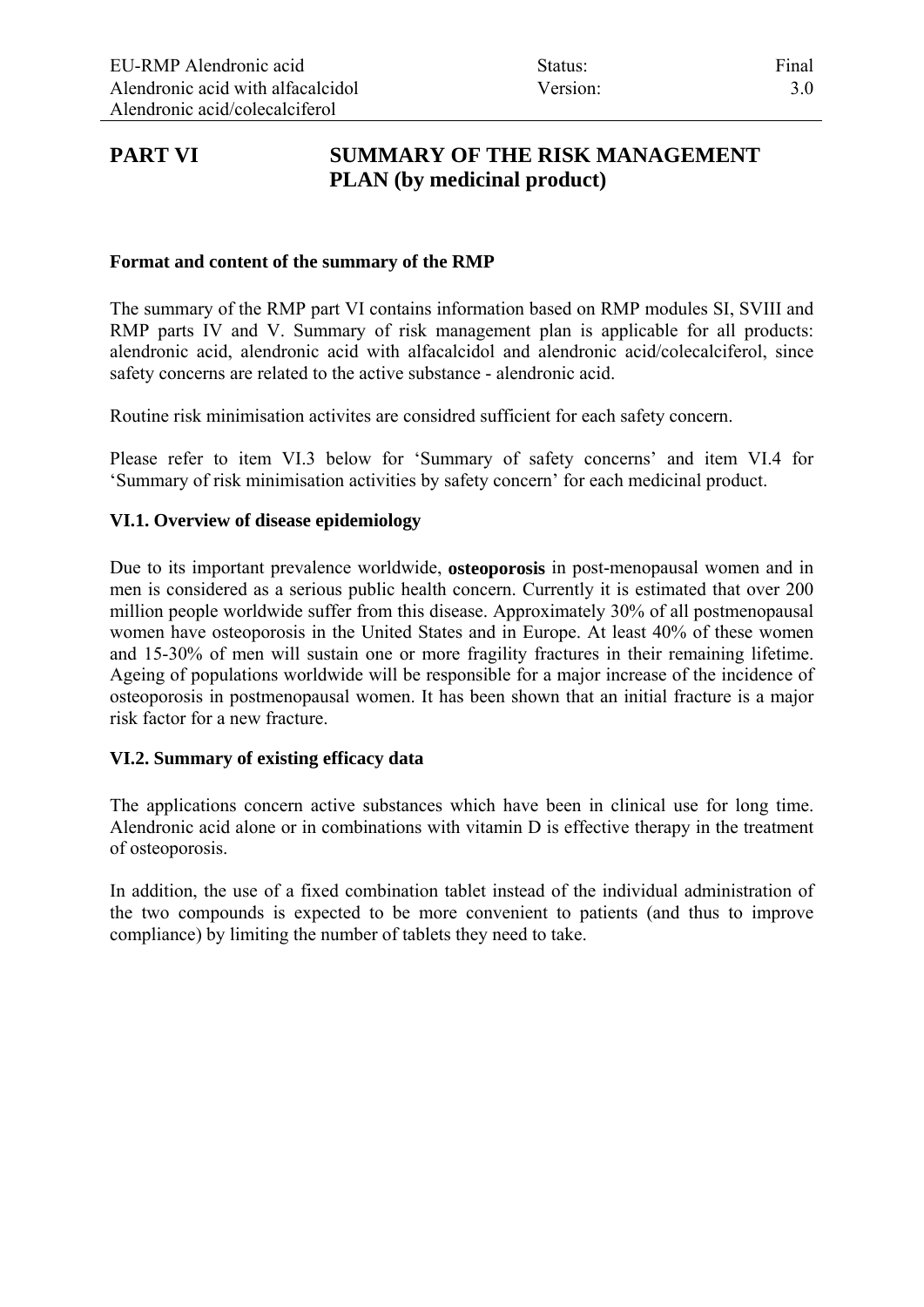# **VI.3. Summary of safety concerns**

| <b>Important identified</b><br>risks | What is known                                                                                                                                                                                                                                                                                                                                                                                                                                                                                                                                                                                                                                                                                                                                                                                                    | Preventability                                                                                                                                                                                                                                                                                                                                                                                                                                                                                                                                                                                                                                                                                                                                                                                                                                                                                                  |  |
|--------------------------------------|------------------------------------------------------------------------------------------------------------------------------------------------------------------------------------------------------------------------------------------------------------------------------------------------------------------------------------------------------------------------------------------------------------------------------------------------------------------------------------------------------------------------------------------------------------------------------------------------------------------------------------------------------------------------------------------------------------------------------------------------------------------------------------------------------------------|-----------------------------------------------------------------------------------------------------------------------------------------------------------------------------------------------------------------------------------------------------------------------------------------------------------------------------------------------------------------------------------------------------------------------------------------------------------------------------------------------------------------------------------------------------------------------------------------------------------------------------------------------------------------------------------------------------------------------------------------------------------------------------------------------------------------------------------------------------------------------------------------------------------------|--|
| Osteonecrosis of the<br>jaw (ONJ)    | Osteonecrosis of the jaw, generally<br>associated with tooth extraction and/or<br>infection<br>local<br>(including<br>osteomyelitis), has been reported in<br>patients with<br>cancer<br>receiving<br>treatment regimens including primarily<br>intravenously<br>administered<br>of these<br>bisphosphonates.<br>Many<br>patients<br>also<br>were<br>receiving<br>corticosteroids.<br>chemotherapy<br>and<br>Osteonecrosis of the jaw has also been<br>reported in patients with osteoporosis<br>receiving oral bisphosphonates.<br>While on treatment, the patients with<br>dental<br>should<br>status<br>avoid<br>poor<br>invasive dental procedures if possible.<br>For patients who develop osteonecrosis<br>of the jaw while on bisphosphonates<br>therapy, dental surgery may exacerbate<br>the condition. | Prescribers should ensure that patients with<br>cancer go to their dentist for a check-up and<br>find out if they need any dental treatment<br>before they start taking a bisphosphonate.<br>They should also ensure that patients who<br>do not have cancer go to their dentist for a<br>check-up if their dental health is poor.<br>During treatment with bisphosphonates,<br>patients should maintain good oral hygiene,<br>go for routine dental check-ups and report<br>any symptoms in the mouth such as loose<br>teeth, pain or swelling.<br>Dentists should be aware of the risks in<br>patients taking bisphosphonates and should<br>keep dental treatment as conservative and<br>preservative as possible.<br>Reducing the bisphosphonate dose, duration<br>of therapy and frequency of administration<br>may reduce the risk of ONJ while<br>maintaining the therapeutic benefits of these<br>drugs. |  |
| Hypocalcaemia                        | to the positive effects of<br>Due<br>alendronate in increasing bone mineral,<br>in<br>serum calcium<br>decreases<br>and<br>phosphate may occur especially in<br>patients taking glucocorticoids<br>in<br>whom calcium absorption may<br>be<br>decreased. These are usually small and<br>asymptomatic. However, there have<br>been rare reports of symptomatic<br>hypocalcaemia, which occasionally<br>have been severe and often occurred in<br>patients with predisposing conditions<br>(e.g. hypoparathyroidism, vitamin D<br>deficiency and calcium malabsorption).                                                                                                                                                                                                                                           | Hypocalcaemia must be corrected before<br>initiating therapy with alendronate.<br>Other disturbances of mineral metabolism<br>(such<br>vitamin D<br>deficiency<br>as<br>and<br>hypoparathyroidism)<br>should<br>also<br>be<br>effectively treated. In patients with these<br>conditions, serum calcium and symptoms of<br>hypocalcaemia should be monitored during<br>therapy with alendronate.<br>Hypocalcaemia<br>be<br>avoided<br>can<br><sub>or</sub><br>attenuated by the administration of adequate<br>vitamin D and<br>calcium<br>supplements,<br>about two weeks before the<br>starting<br>administration of the bisphosphonate.<br>Drug must not be used in patients with<br>hypocalcaemia.                                                                                                                                                                                                            |  |
| Oesophageal adverse<br>effects       | reactions<br>(sometimes<br>Oesophageal<br>severe and requiring hospitalisation),<br>such as oesophagitis, oesophageal<br>ulcers and oesophageal erosions, rarely<br>followed by oesophageal stricture, have<br>been reported in patients receiving<br>alendronate.<br>The risk of severe oesophageal adverse<br>experiences appears to be greater in<br>patients who fail to take alendronate<br>properly and/or who continue to take<br>alendronate after developing symptoms<br>suggestive of oesophageal irritation.                                                                                                                                                                                                                                                                                          | Physicians should be alert to any signs or<br>symptoms signalling a possible oesophageal<br>reaction and patients should be instructed to<br>discontinue alendronate and seek medical<br>attention if they develop symptoms of<br>oesophageal irritation such as dysphagia,<br>pain on swallowing or retrosternal pain, new<br>or worsening heartburn.<br>It is very important that the full dosing<br>instructions are provided to, and understood<br>by the patient. Patients should be informed<br>that failure to follow these instructions may<br>increase their risk of oesophageal problems.                                                                                                                                                                                                                                                                                                             |  |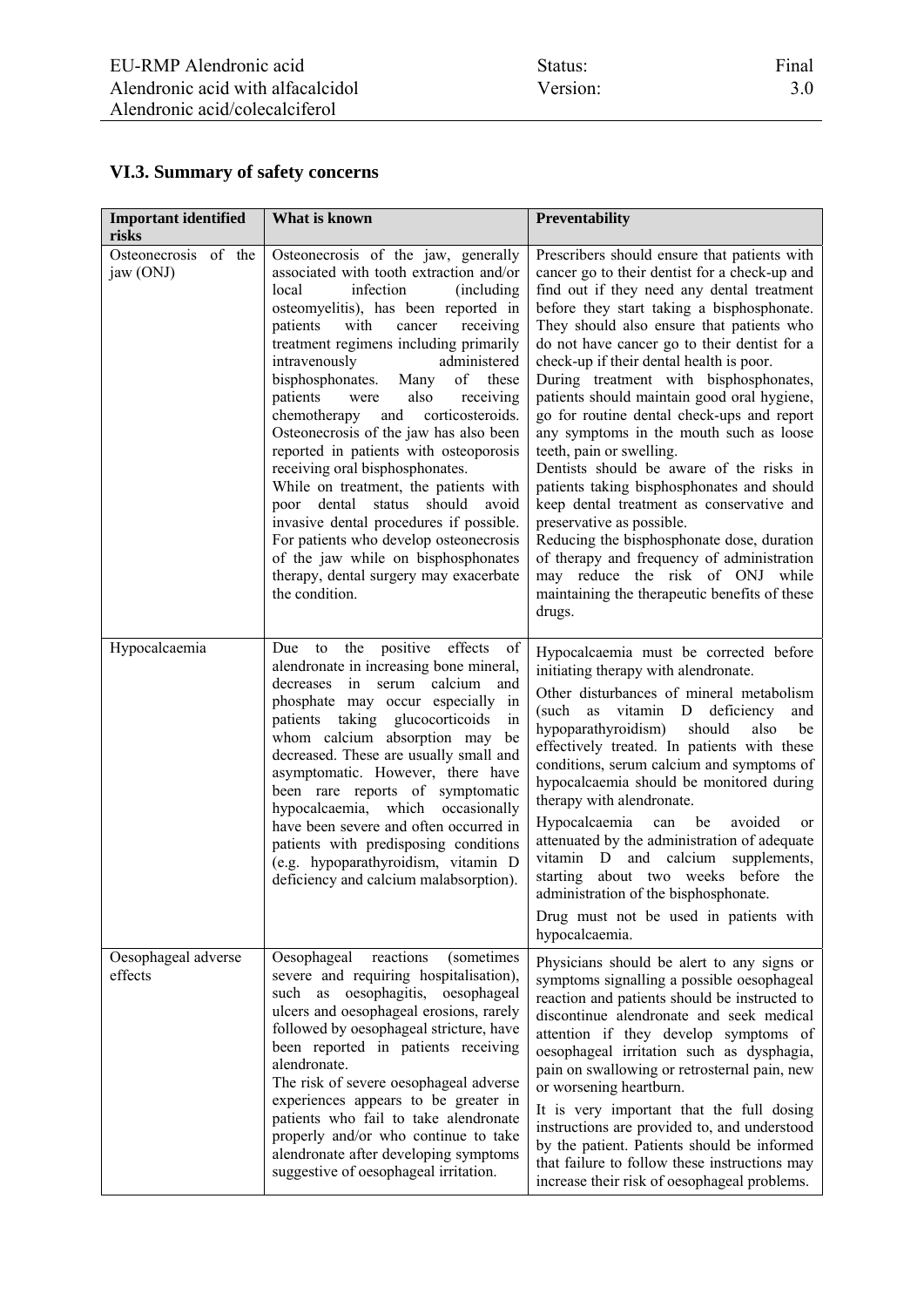| Status:  |  |  |
|----------|--|--|
| Version: |  |  |

| <b>Important identified</b> | What is known | <b>Preventability</b>                        |  |
|-----------------------------|---------------|----------------------------------------------|--|
| risks                       |               |                                              |  |
|                             |               | Drug must be used according to the           |  |
|                             |               | instructions.                                |  |
|                             |               | Patients should not chew the tablet or allow |  |
|                             |               | it to dissolve in their mouth, as there is a |  |
|                             |               | risk that oropharyngeal ulcers may develop.  |  |
|                             |               | In addition, the drug must not be used in    |  |
|                             |               | patients with abnormalities of the           |  |
|                             |               | oesophagus and other factors which delay     |  |
|                             |               | oesophageal emptying such as stricture or    |  |
|                             |               | achalasia.                                   |  |

| <b>Important potential risks</b> | What is known                                                                                                                                                                                                                                                                                                                                                                                                                                                                                                                                                                                                                                                                                                                                                                                                                                                                                                                                                                                                                                                                                                                         |  |
|----------------------------------|---------------------------------------------------------------------------------------------------------------------------------------------------------------------------------------------------------------------------------------------------------------------------------------------------------------------------------------------------------------------------------------------------------------------------------------------------------------------------------------------------------------------------------------------------------------------------------------------------------------------------------------------------------------------------------------------------------------------------------------------------------------------------------------------------------------------------------------------------------------------------------------------------------------------------------------------------------------------------------------------------------------------------------------------------------------------------------------------------------------------------------------|--|
| Atypical femoral fracture        | Atypical subtrochanteric and diaphyseal femoral fractures have<br>been reported with bisphosphonate therapy (drug class effect),<br>primarily in patients receiving long-term treatment for osteoporosis.<br>These fractures occur after minimal or no trauma and some patients<br>experience thigh or groin pain, often associated with imaging<br>features of stress fractures, weeks to months before presenting with<br>a completed femoral fracture. Fractures are often bilateral; therefore<br>the contralateral femur should be examined in bisphosphonate-<br>treated patients who have sustained a femoral shaft fracture. Poor<br>healing of these fractures has also been reported. Discontinuation of<br>bisphosphonate therapy in patients suspected to have an atypical<br>femur fracture should be considered pending evaluation of the<br>patient, based on an individual benefit risk assessment.<br>During bisphosphonate treatment patients should be advised to<br>report any thigh, hip or groin pain and any patient presenting with<br>such symptoms should be evaluated for an incomplete femur<br>fracture. |  |
| Atrial fibrillation              | Atrial fibrillation has been reported with some bisphosphonates<br>(drug class effect). The potential of developing atrial fibrillation<br>with alendronic acid is not known.                                                                                                                                                                                                                                                                                                                                                                                                                                                                                                                                                                                                                                                                                                                                                                                                                                                                                                                                                         |  |
| Hypersensitivity reactions       | Drug is contraindicated in patients with known hypersensitivity to<br>active substances or to any of the excipients.<br>following adverse reactions have been<br>The<br>reported:<br>hypersensitivity reactions including urticaria and angioedema                                                                                                                                                                                                                                                                                                                                                                                                                                                                                                                                                                                                                                                                                                                                                                                                                                                                                    |  |
| Ocular advesre events            | There have been reports of eye inflammation (uveitis, scleritis,<br>episcleritis).                                                                                                                                                                                                                                                                                                                                                                                                                                                                                                                                                                                                                                                                                                                                                                                                                                                                                                                                                                                                                                                    |  |

| <b>Important missing information</b>  | What is known                                                                                                                                                                                                                                                                                                         |
|---------------------------------------|-----------------------------------------------------------------------------------------------------------------------------------------------------------------------------------------------------------------------------------------------------------------------------------------------------------------------|
| Use during pregnancy and lactation    | Products containing alendronic acid should not be used during<br>pregnancy and lactation.<br>Overdosage with vitamin D derivatives should be avoided during<br>pregnancy, as persistent hypercalcaemia in the infant can induce<br>physical and mental retardation, supravalvular aortic stenosis and<br>retinopathy. |
| Use in patients below 18 years of age | Products containing alendronic acid should not be used in children<br>and adolescents.                                                                                                                                                                                                                                |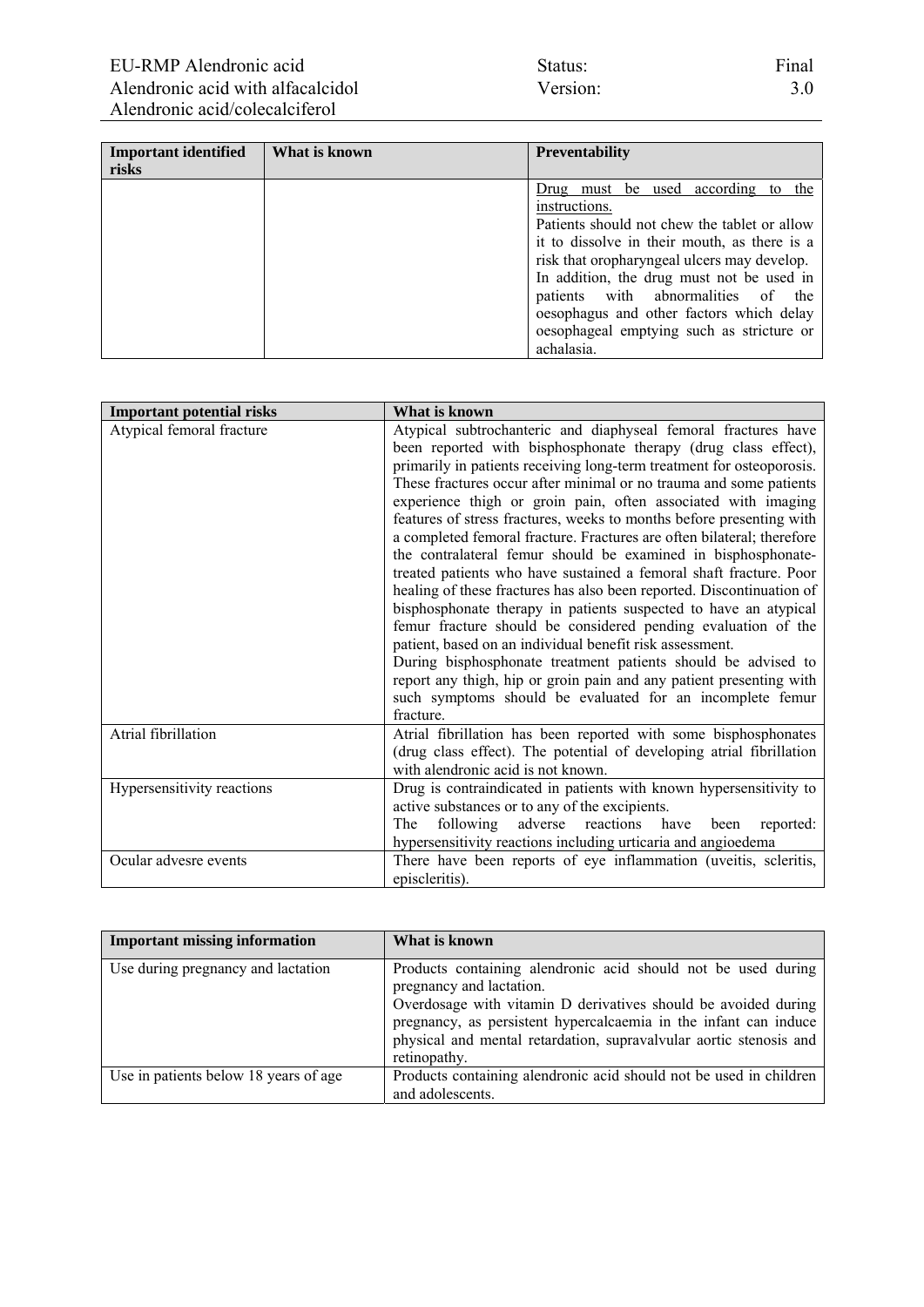## **VI.4. Summary of risk minimisation activities by safety concern**

All medicines have a Summary of Product Characteristics (SmPC) which provides physicians, pharmacists and other health care professionals with details on how to use the medicine, the risks and recommendations for minimising them. An abbreviated version of this in lay language is provided in the form of the package leaflet (PL). The measures in these documents are known as routine risk minimisation measures.

This medicine has no additional risk minimisation measures.

| <b>Routine risk</b><br><b>Safety concern</b>              |                                                                                                                                                                                                                                                                                                                                                                                                                                                                                                  | <b>Additional risk</b> |  |
|-----------------------------------------------------------|--------------------------------------------------------------------------------------------------------------------------------------------------------------------------------------------------------------------------------------------------------------------------------------------------------------------------------------------------------------------------------------------------------------------------------------------------------------------------------------------------|------------------------|--|
|                                                           | minimisation measures                                                                                                                                                                                                                                                                                                                                                                                                                                                                            | minimisation measures  |  |
| Osteonecrosis of the jaw<br>(ONJ)                         | Labelling: Risk has been highlighted in the<br>SmPC in section 4.4 Special warnings and<br>special precautions for use, and in section 4.8<br>Undesirable effects.                                                                                                                                                                                                                                                                                                                               | None                   |  |
|                                                           | Prescription-only medicine                                                                                                                                                                                                                                                                                                                                                                                                                                                                       |                        |  |
| Hypocalcaemia                                             | Labelling: Risk has been highlighted in the<br>SmPC in sections 4.3 Contraindications, 4.4<br>Special warnings and precautions for use, 4.8<br>Undesirable effects and 4.9 Overdose.                                                                                                                                                                                                                                                                                                             | None                   |  |
|                                                           | Prescription-only medicine                                                                                                                                                                                                                                                                                                                                                                                                                                                                       |                        |  |
| <b>Oesophageal adverse</b><br>effects (oral formulations) | Labelling: Risk has been highlighted in the<br>SmPC in section 4.3 Contraindications, 4.4<br>Special warnings and precautions for use, 4.8<br>Undesirable effects and in section 4.9<br>Overdose.                                                                                                                                                                                                                                                                                                | None                   |  |
|                                                           | Prescription-only medicine                                                                                                                                                                                                                                                                                                                                                                                                                                                                       |                        |  |
| <b>Atypical femoral fractures</b>                         | Labelling: [Section 4.2 Posology and method of<br>administration] includes information about the<br>need to periodically evaluate the need for<br>continuing<br>bisphosphonate<br>treatment.<br>particularly after 5 years of treatment, on an<br>individual patient basis. Warning [Section 4.4]<br>Special warnings and special precautions for<br>use] on the risk of atypical fractures of the<br>femur and listed as a class adverse reaction in<br>[Section 4.8 Undesirable effects] SmPC. | None                   |  |
|                                                           | Prescription-only medicine                                                                                                                                                                                                                                                                                                                                                                                                                                                                       |                        |  |
| <b>Atrial fibrillation</b>                                | Routine pharmacovigilance will be sufficient to<br>identify risk with alendronic acid and its<br>combinational products with vit. D.<br>Prescription-only medicine                                                                                                                                                                                                                                                                                                                               | None                   |  |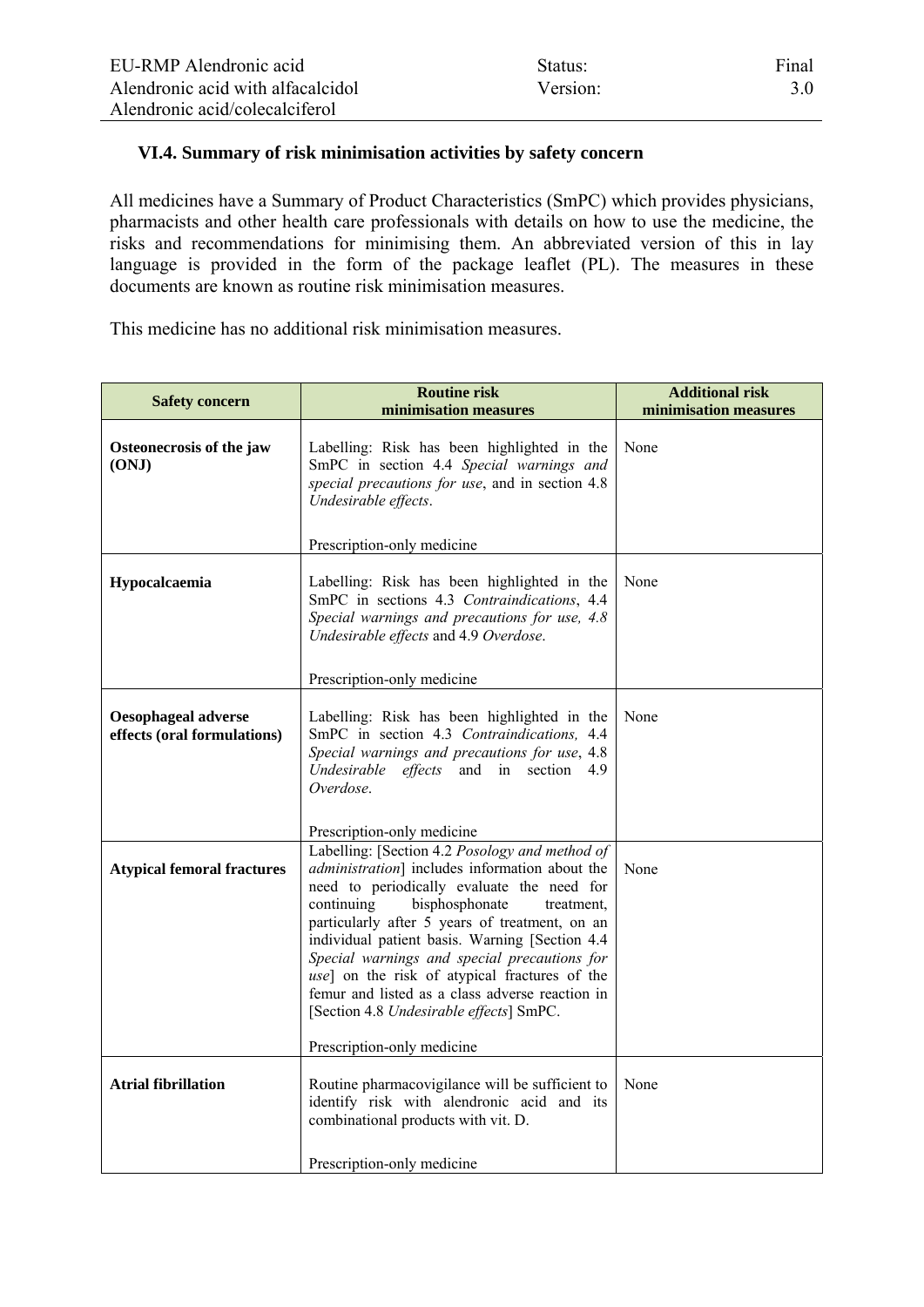| <b>Safety concern</b>                        | <b>Routine risk</b><br>minimisation measures                                                                                                                                                                                                                                                                                                                                                                                                                                                                              | <b>Additional risk</b><br>minimisation measures |
|----------------------------------------------|---------------------------------------------------------------------------------------------------------------------------------------------------------------------------------------------------------------------------------------------------------------------------------------------------------------------------------------------------------------------------------------------------------------------------------------------------------------------------------------------------------------------------|-------------------------------------------------|
| <b>Hypersensitivity reactions</b>            | Labelling: Risk has been highlighted in the<br>SmPC in sections 4.3 Contraindications and<br>4.8 Undesirable effects.                                                                                                                                                                                                                                                                                                                                                                                                     | None                                            |
|                                              | Prescription-only medicine                                                                                                                                                                                                                                                                                                                                                                                                                                                                                                |                                                 |
| <b>Ocular adverse events</b>                 | Labelling: Risk has been highlighted in the<br>SmPC in section 4.8 Undesirable effects.                                                                                                                                                                                                                                                                                                                                                                                                                                   | None                                            |
|                                              | Prescription-only medicine                                                                                                                                                                                                                                                                                                                                                                                                                                                                                                |                                                 |
| Use during pregnancy and<br><b>lactation</b> | Labelling: Information is given in section 4.6<br>Fertility, pregnancy and lactation; alendronic<br>acid and its combinational products with<br>vitamin D, should not be used during<br>pregnancy and lactation.<br>Prescription-only medicine                                                                                                                                                                                                                                                                            | None                                            |
| Use in patients below 18<br>years of age     | Labelling: Information is given in section 4.2<br>Alendronic<br>acid<br>and<br>alendronic<br>acid/colecalciferol are not recommended for<br>use in children under the age of 18 years due to<br>insufficient data on safety and efficacy in<br>conditions<br>associated<br>with<br>paediatric<br>osteoporosis.<br>Additionally for alendronic<br>acid<br>with<br>alfacalcidol<br>Drug is contraindicated in children and<br>adolescents.<br>Contraindication is also stated in section 4.3.<br>Prescription-only medicine | None                                            |

## **VI.5. Planned post-authorisation development plan**

Not applicable.